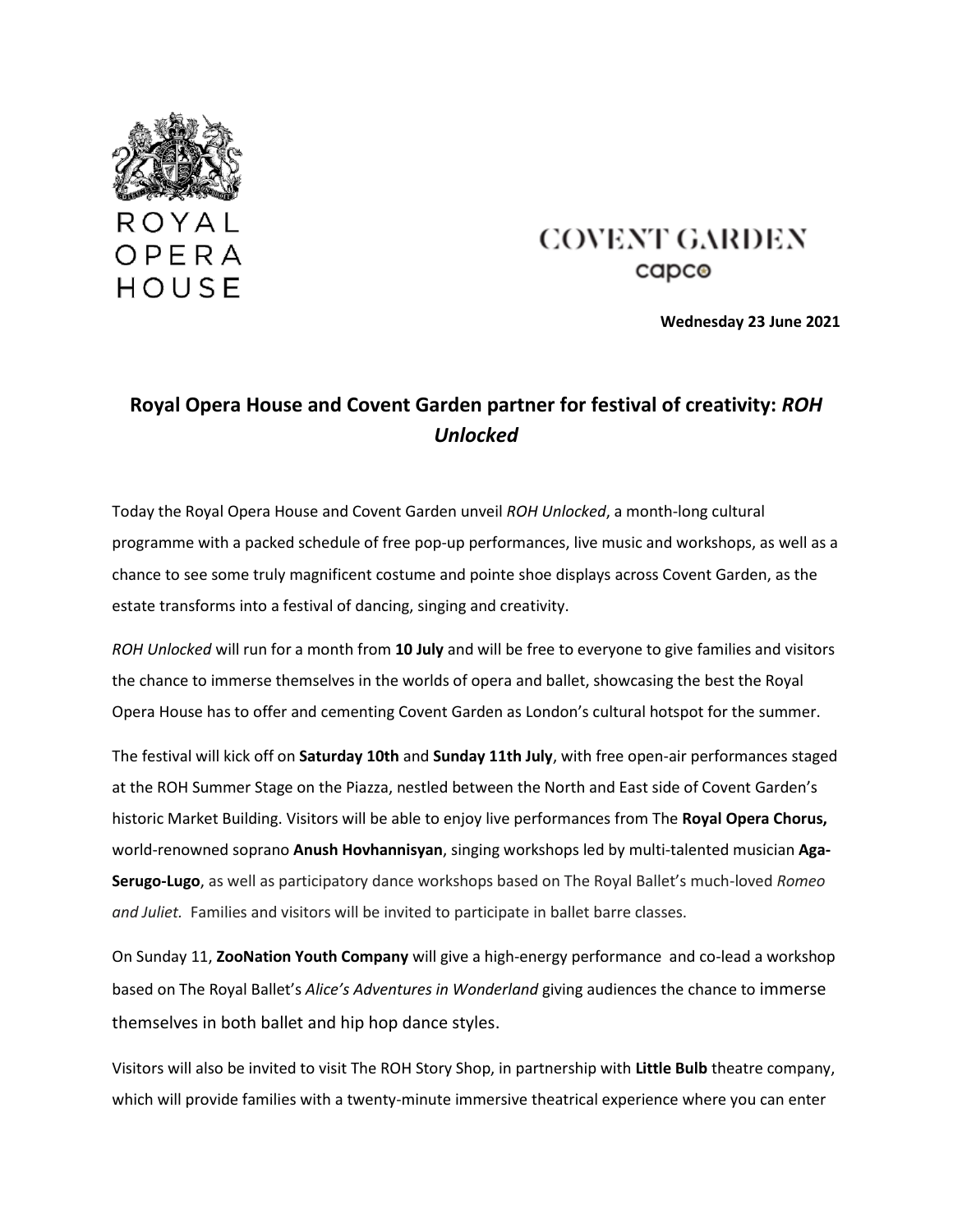the world of folklore and fairytales with Little Bulb as your guides. Visitors can listen to terrifically tall tales and swashbuckling short stories set to original music and prepare for mischief and magic along the way.

As part of the programme the Royal Opera House and Covent Garden will also launch *The Theatrical Trail of Covent Garden*, a self-guided adventure through Covent Garden's Market Building and its historical streets to discover a series of windows which have been taken over by the Royal Opera House's creative team. Bringing the iconic institution out onto the historical Covent Garden cobbles, everyone will be able to discover the history of one of London's most famous neighbourhoods and the world's best-known theatres, with highlights from Royal Opera and Royal Ballet.

The highlight of the trail sees a spectacular Pointe Shoe Window installation located at & Royal Opera House Arcade, showcasing the talents of some of the world's finest designers. The installation will display pointe shoes re-imagined by ROKSANDA, ERDEM, Simone Rocha, Rejina Pyo, Halpern, and Liberty, in partnership with the Royal Opera House. Those visiting this spectacular installation will also have the chance to enter the pointe shoe ballot, with a chance to win one of the designer shoes, plus two tickets to an ROH performance, dinner for two at the Piazza Restaurant and a private tour of the Royal Opera House, by scanning the display's QR code on their smartphones. The display will remain in place until 10 August, and ballot competition will remain in place until 31 August, with all proceeds benefiting the Royal Opera House Recovery Campaign.

ROH Unlocked is just one part of the Royal Opera House's dedicated Learning and Participation programme, which has impact across the entire country: from curriculum-linked national school programmes Create and Sing, Create and Dance and Design and Make; a suite of activities for families and individuals in the beautiful spaces of our Covent Garden home, as well as a number of special events and performances to thank the NHS after the incredible work it has done over the course of the pandemic.

All ROH Unlocked activities have been carefully planned in line with government guidance.

## **Jillian Barker, Director of Learning and Participation at the Royal Opera House, said:**

" As the Royal Opera House resumes performances, we are delighted to unveil this unique and joyful celebration of ballet and opera, as well as of our historic and iconic location at the heart of the Covent Garden Piazza. With so many of us confined to our homes during the lockdown, it is fantastic to invite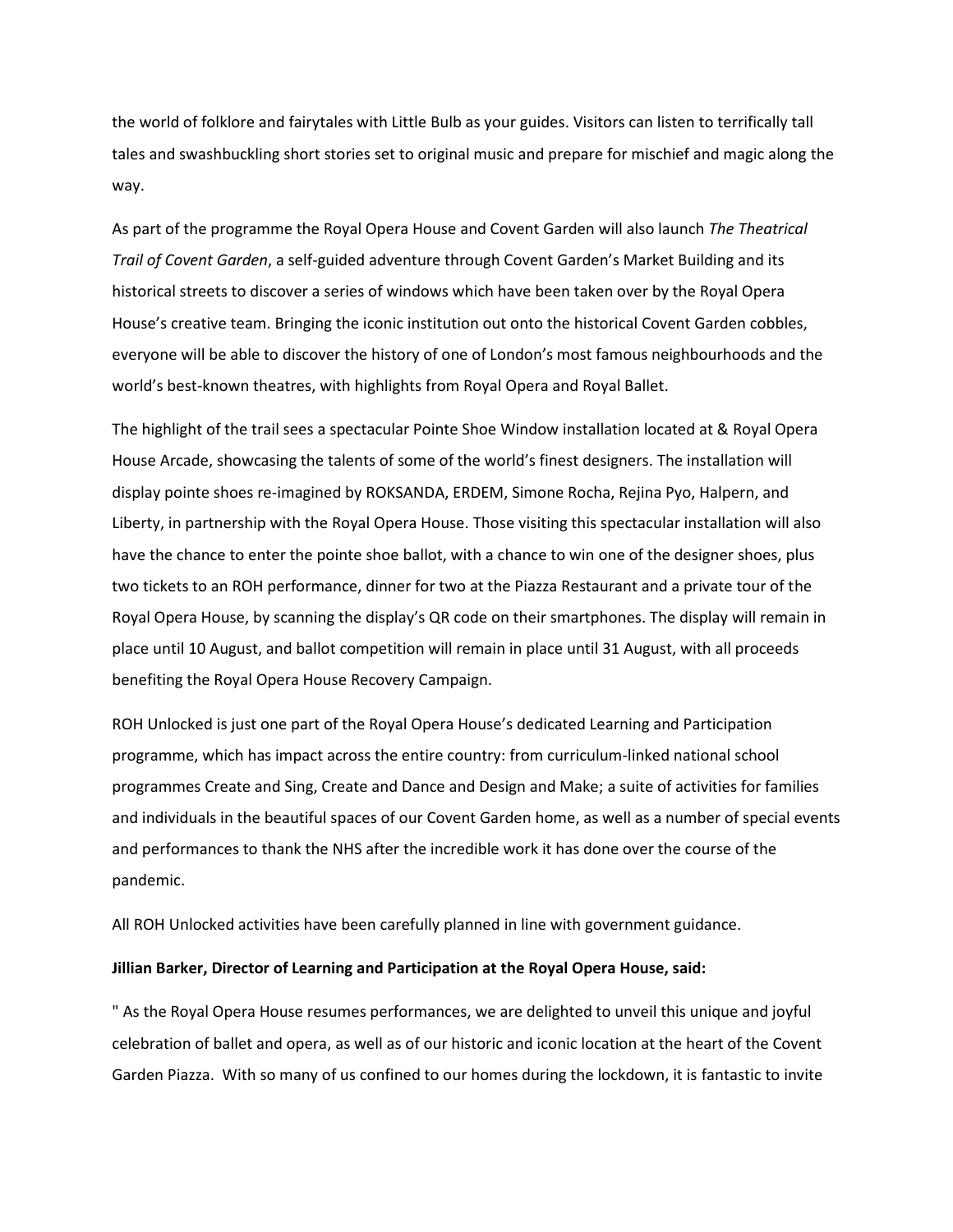visitors to experience the best of ballet and opera, and to experience the beautiful and iconic Covent Garden location, in a COVID-secure way."

## **Catherine Riccomini, Director of Marketing and Communications, Capco Covent Garden said:**

"Covent Garden and the Royal Opera House have a rich history of collaboration and are proud to partner for ROH Unlocked. Covent Garden, central London's home of culture, will become the stage of this new production, where the iconic institution will spill out across the estate to showcase the best of ballet and opera. This is part of Covent Garden's summer programme offering visitors the chance to experience world-class culture for free, in the heart of the West End, alongside innovative dining and shopping experiences."

Generously supported by the Mohn Westlake Foundation

Capco Covent Garden – Presenting Partner

### **ENDS**

**\*\*\***

## **IMAGES**

## **Please find images [here.](https://we.tl/t-Oi91wuqpFZ)**

## **PRESS CONTACT**

Ben Oliver: [ben.oliver@roh.org.uk](mailto:ben.oliver@roh.org.uk) | Communications Manager Chloe Westwood: [chloe.westwood@roh.org.uk](mailto:chloe.westood@roh.org.uk) | Opera Press Lead Ashley Woodfield: [ashley.woodfield@roh.org.uk](mailto:ashley.woodfield@roh.org.uk) | Head of Ballet Press

#### **\*\*\***

## **About The Royal Ballet**

Under the directorship of Kevin O'Hare, The Royal Ballet unites tradition and innovation in world-class performances and is a driving force in the development of ballet as an art form. Based at the Royal Opera House, Covent Garden, it brings together today's most dynamic and versatile dancers with a world-class orchestra and leading choreographers, composers, conductors, directors and creative teams to share awe-inspiring theatrical experiences with diverse audiences worldwide. The Company's extensive repertory embraces 19th-century classics, the singular legacy of works by Founder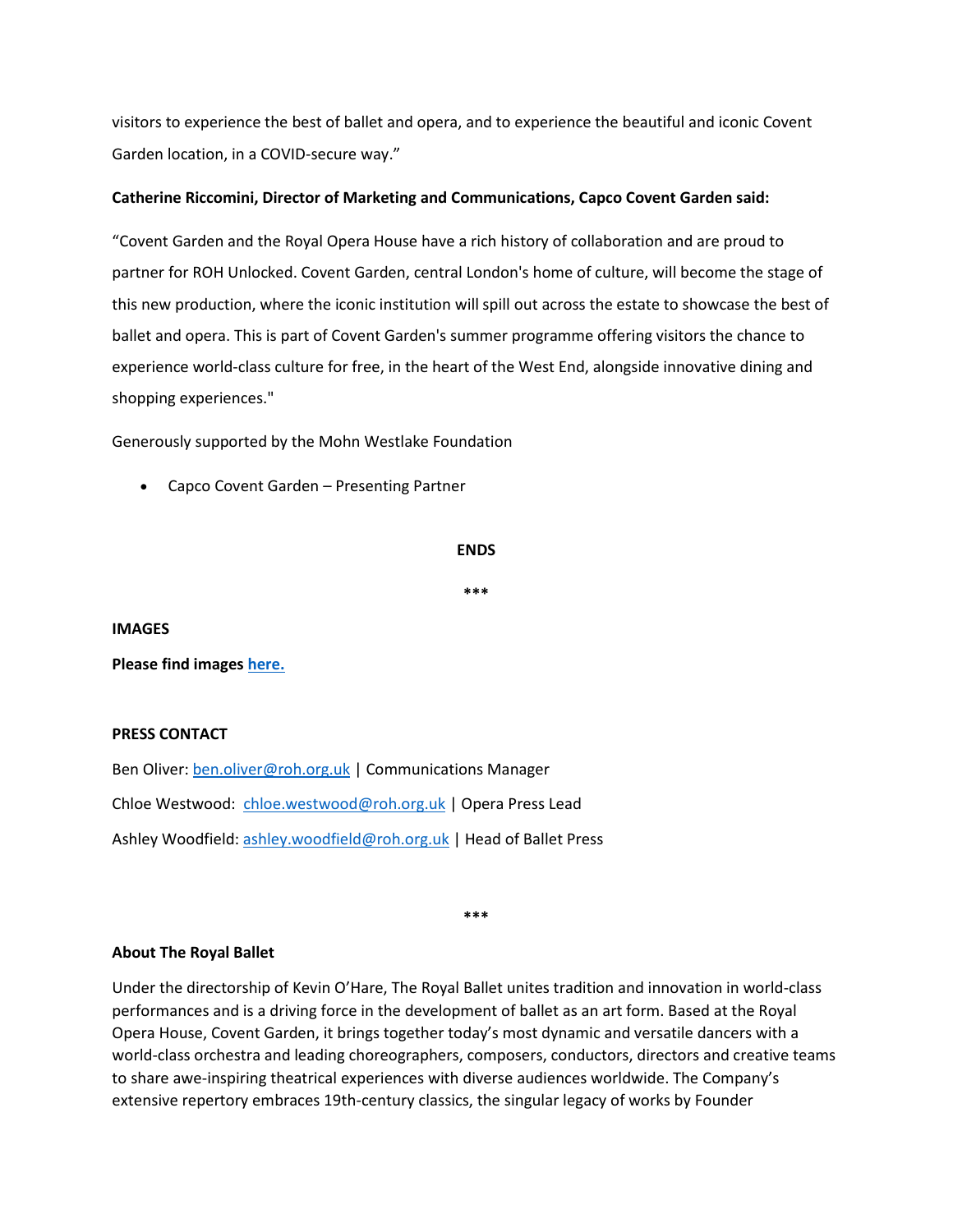Choreographer Frederick Ashton and Principal Choreographer Kenneth MacMillan, the compelling new canon of work by choreographers today including Resident Choreographer Wayne McGregor and Artistic Associate Christopher Wheeldon, and the bold and complementary programming in the Linbury Theatre.

# **About The Royal Opera**

The Royal Opera, under the artistic direction of Antonio Pappano, Music Director, and Oliver Mears, Director of Opera, is one of the world's leading opera companies. Based in the iconic Covent Garden theatre, it is renowned both for its outstanding performances of traditional opera and for commissioning new works by today's leading opera composers, such as George Benjamin, Harrison Birtwistle, Mark- Anthony Turnage and Thomas Adès.

# **About the Royal Opera House**

Home to The Royal Ballet, The Royal Opera and the Orchestra of the Royal Opera House, the Royal Opera House brings together the world's most extraordinary artists in live, streamed and broadcast events and performances that thrill, move and excite; that transport people to other worlds. Our theatres are in London's Covent Garden but our work is accessed and experienced across the UK and globally through touring partnerships, cinema programmes, free outdoor screenings, radio, TV and live-streaming.

Since closing our doors due to the global pandemic in March 2020, the Royal Opera House continued to bring together the world's most extraordinary artists and curated the #OurHouseToYourHouse programme, made up of nine live concerts (six for opera, two for ballet and two galas), 38 streamed productions and a suite of online content that has been viewed over 15 million times in 183 countries, together with a suite of cultural highlights in partnership with the BBC, Sky Arts and Netflix and a host of online home learning opportunities wherever you are in the country.

We are hugely excited to welcome people back to our theatres as soon as possible, showcasing the very best of our art forms and bringing the joy of live performance back to our audiences. We would like to thank everyone who continues to support our creative community as we get closer to re-opening our doors once again.

# **Royal Opera House Recovery Campaign**

Live performance is a shared experience, and our audiences are at the heart of what we do on our stages, backstage, online, in cinemas and in our communities. The global pandemic has affected all arts organisations across the world. We have lost £3 in every £5 of our income, and our loan from Government takes us only part of the way. We need your help with our Recovery Campaign to bring our artists back to our stages. roh.org.uk/donate

# **About Capco Covent Garden:**

Covent Garden is a leading retail and dining destination and is one of the most vibrant estates in the heart of central London. The area is now home to a wide variety of British, global and independent brands including Chanel, Tom Ford, Ganni, Vashi, Balthazar and SUSHISAMBA, with upcoming openings from Arc'tyrex, Strathberry and The Big Mamma Group. www.coventgarden.london